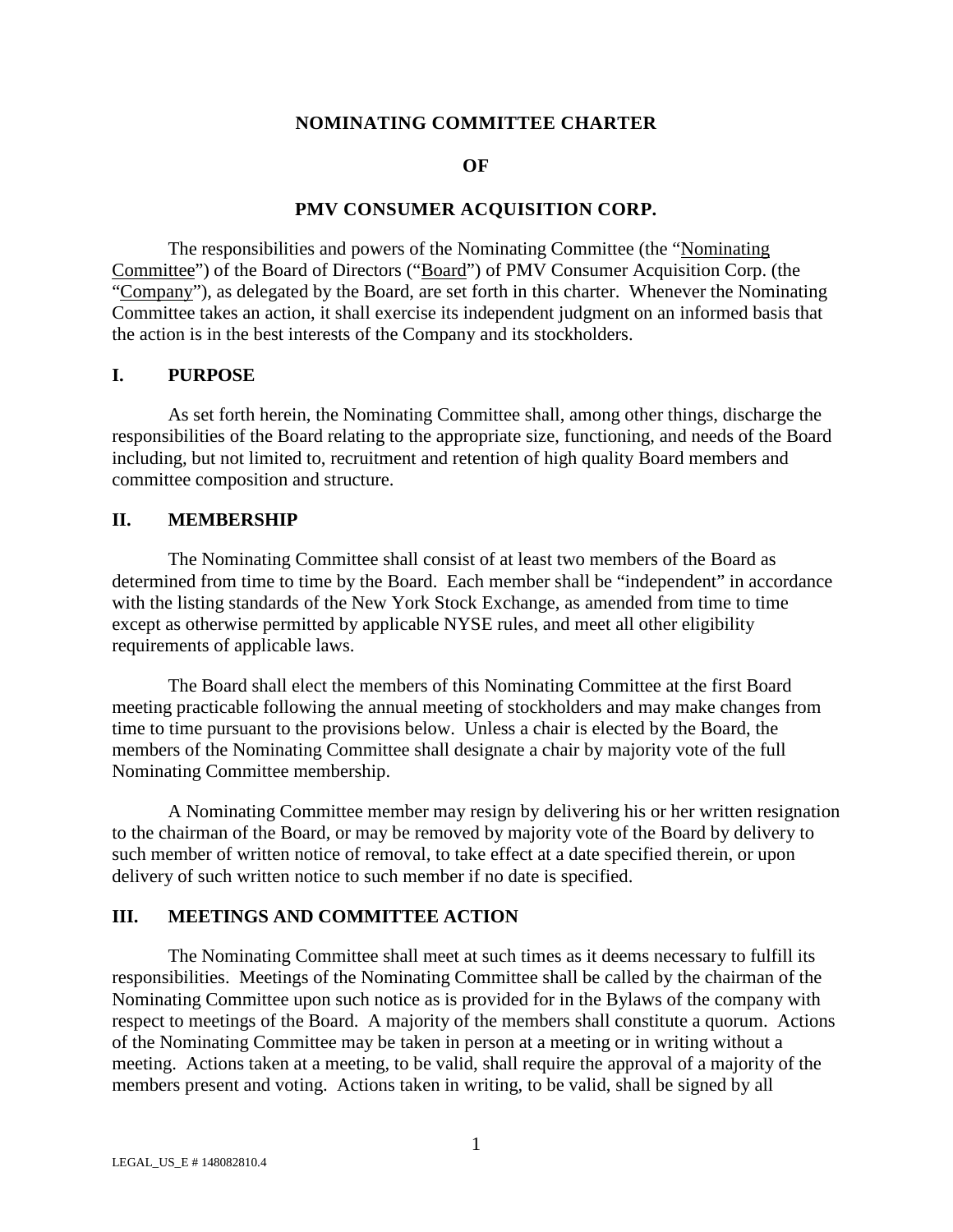members of the Nominating Committee. The Nominating Committee shall report its minutes from each meeting to the Board.

The chairman of the Nominating Committee may establish such rules as may from time to time be necessary or appropriate for the conduct of the business of the Nominating Committee. At each meeting, the chairman shall appoint as secretary a person who may, but need not, be a member of the Nominating Committee. A certificate of the secretary of the Nominating Committee or minutes of a meeting of the Nominating Committee executed by the secretary setting forth the names of the members of the Nominating Committee present at the meeting or actions taken by the Nominating Committee at the meeting shall be sufficient evidence at all times as to the members of the Nominating Committee who were present, or such actions taken.

# **IV. COMMITTEE AUTHORITY AND RESPONSIBLITIES**

- Developing the criteria and qualifications for membership on the Board.
- Recruiting, reviewing and nominating candidates for election to the Board or to fill vacancies on the Board.
- Reviewing candidates proposed by stockholders, and conducting appropriate inquiries into the background and qualifications of any such candidates.
- Establishing subcommittees for the purpose of evaluating special or unique matters.
- Monitoring and making recommendations regarding committee functions, contributions, and composition.
- Evaluating, on an annual basis, the Nominating Committee's performance.

# **V. REPORTING**

The Nominating Committee shall prepare a statement each year concerning its compliance with this charter for inclusion in the Company's proxy statement.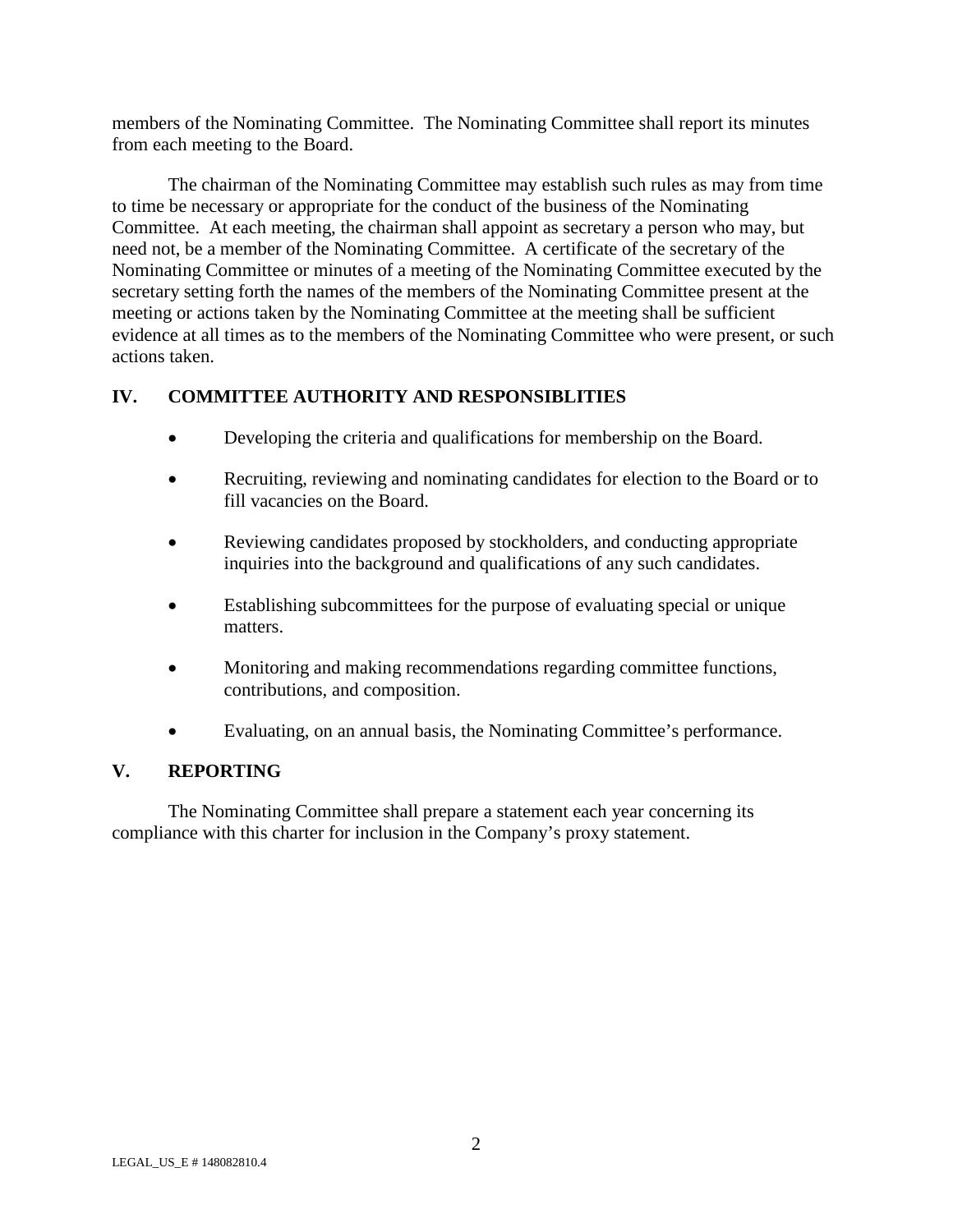# **PMV CONSUMER ACQUISITION CORP.**

### **Board of Director Candidate Guidelines**

The Nominating Committee (the "Nominating Committee") of the Board of Directors ("Board") of PMV Consumer Acquisition Corp. (the "Company") will identify, evaluate, and recommend candidates to become members of the Board with the goal of creating a balance of knowledge and experience. Nominations to the Board may also be submitted to the Nominating Committee by the Company's stockholders in accordance with the Company's policy, a copy of which is attached hereto. Candidates will be reviewed in the context of current composition of the Board (including the diversity in background, experience, and viewpoints of the Board), the operating requirements of the Company, and the long-term interests of the Company's stockholders. In conducting this assessment, the Nominating Committee will consider and evaluate each director-candidate based upon its assessment of the following criteria:

- Whether the candidate is independent pursuant to the requirements of the New York Stock Exchange.
- Whether the candidate is accomplished in his or her field and has a reputation, both personal and professional, that is consistent with the image and reputation of the Company.
- Whether the candidate is financially literate, i.e. has the ability to read and understand basic financial statements. The Nominating Committee also will determine if a candidate has accounting or related financial management expertise and/or satisfies the criteria for being an "audit committee financial expert," as defined by the Securities and Exchange Commission.
- Whether the candidate has relevant experience and expertise and would be able to provide insights and practical wisdom based upon that experience and expertise.
- Whether the candidate has knowledge of the Company and issues affecting the Company.
- Whether the candidate is committed to enhancing stockholder value.
- Whether the candidate fully understands, or has the capacity to fully understand, the legal responsibilities of a director and the governance processes of a public company.
- Whether the candidate is of high moral and ethical character and would be willing to apply sound, objective, and independent business judgment, and to assume broad fiduciary responsibility.
- Whether the candidate has, and would be willing to commit, the required hours necessary to discharge the duties of Board membership.
- Whether the candidate has any prohibitive interlocking relationships or conflicts of interest.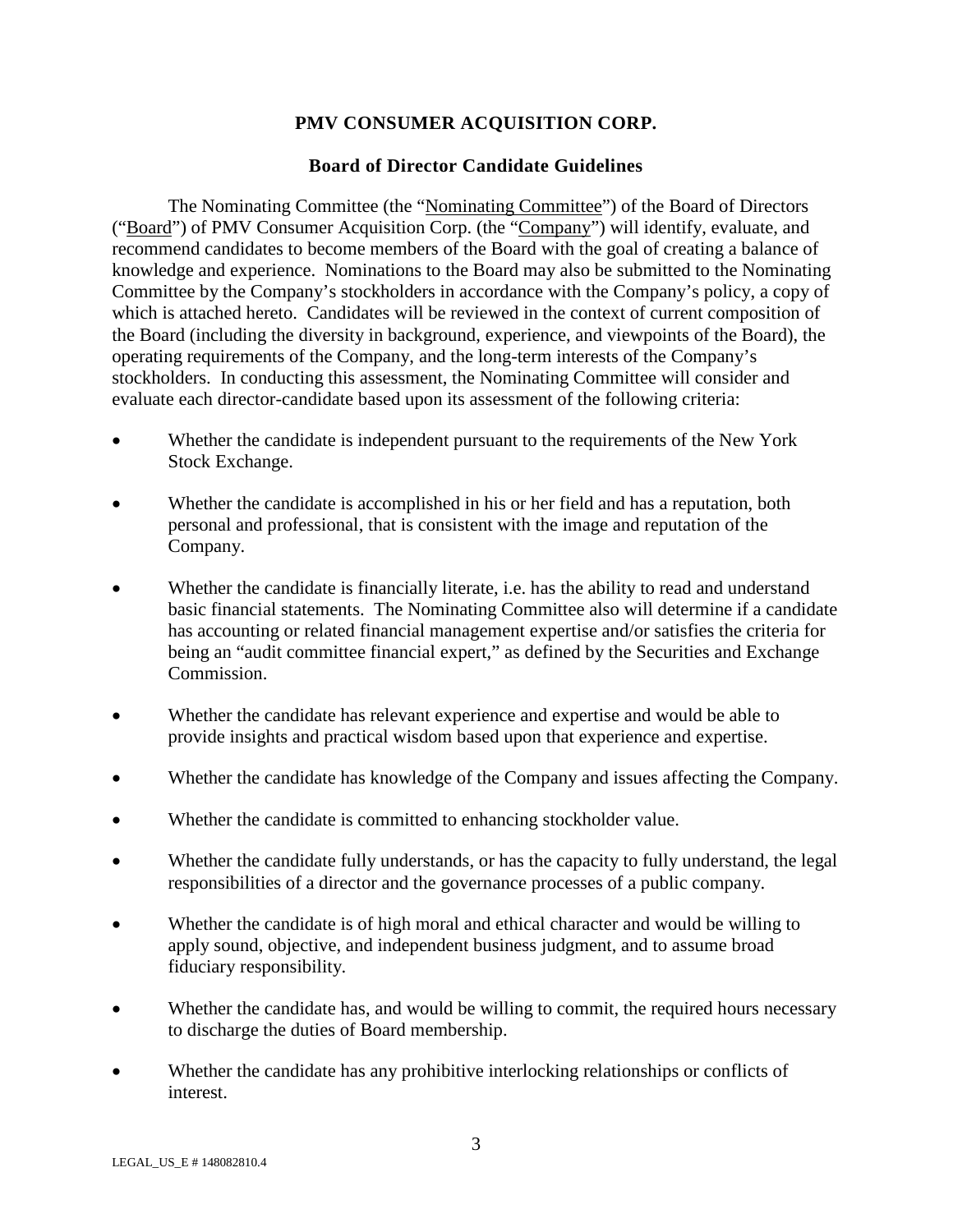- Whether the candidate is able to develop a good working relationship with other Board members and contribute to the Board's working relationship with the senior management of the Company.
- Whether the candidate is able to suggest business opportunities to the Company.